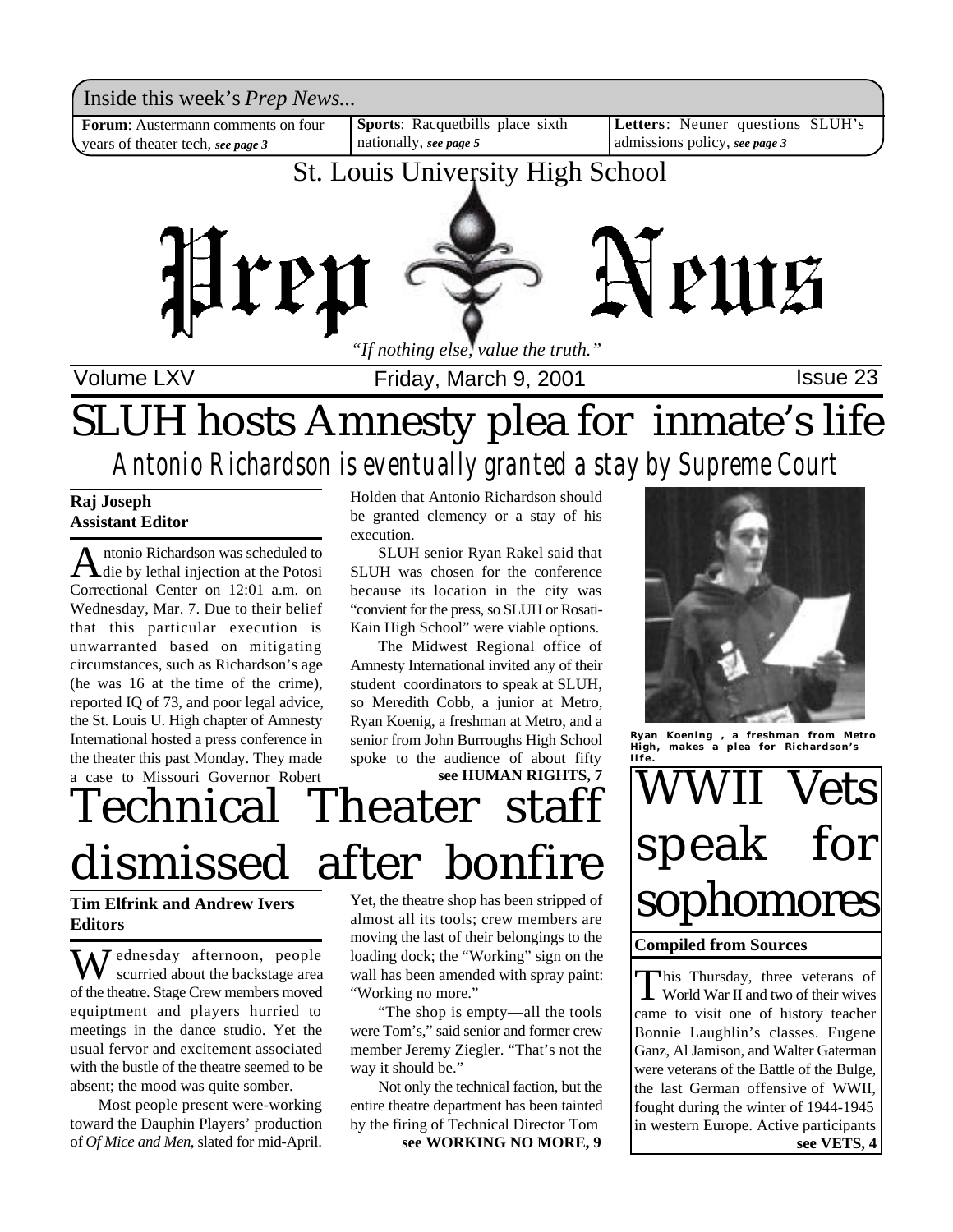# Speechbills close out impressive '01 with win

### **Alex Green Reporter**

On Sunday, Mar. 4, the SLUH Speech<br>Team competed in the fourth Team competed in the fourth Christian Interscholastic Speech League (CISL) meet of the 2000-2001 school year, held at Cor Jesu Academy. This meet, the most important in the CISL, is the speech finals and marks the end of the season.

After a grueling day of competition, everyone gathered together to learn of the winners. This year, the SLUH team came out on top, earning first place overall, above rivals DeSmet and Borgia, easily beating them by over thirty points. There were over fifteen schools competing in CISL this year in eight different categories, with hundreds of students from around the region.

During the finals, the top seven contestants from each category compete in one round of speeches instead of the standard two rounds. This year's SLUH finalists were Brian Cunningham in Storytelling, Chris Storey in Humorous/ Serious Interpretation, Dave Neuner in Radio Broadcasting, Kwofe Coleman and Fiju Job in Original Oratory, J.R. Strzelec and Justin Austermann in Prose, Pat Cody in Poetry Reading, Ghassan Mohsen in Extemporaneous Speaking, and the duos Justin Smith/Mark Milford and Peter Merideth/Alex Green in Duet Acting.

In finals, there are no ribbons handed out, only trophies. Each finalist is ranked in his or her own category and is awarded first, second, third, or Finalist. The SLUH team was extremely proud when six of its members were rated in the top three of their category. Mohsen received third, Neuner received second, and Strzelec, Job, and Merideth/Green received first in their respective categories.

This incredibly high number of top finishes gave the SLUH team a large enough number of points to beat their bitter rival, DeSmet.

Speech Team coach and moderator Kathryn Whitaker is "very proud of the team" because they are "the best [she has]

# Quizbills buzz their way to third place finish

## **Joey Neilsen Reporter**

 $\bigodot$ n Saturday morning, tension flooded<br>the first floor of Cor Jesu Academy n Saturday morning, tension flooded as ten schools, including SLUH, CBC, Priory, DeSmet, and Visitation, faced off in a five hour marathon academic tournament. From nine to noon, Quiz Bowl teams from area private schools played each other in hour-long games to advance to the semifinals.

Each game consists of fifty toss-up questions and up to eighty bonus questions in four quarters, with a possible point total of 900 points. The SLUH team split into two groups of four which each played two quarters. The Quizbills easily won against DeSmet in the first round, and then crushed

Visitation in the second round 300-195 despite illegal protests from Visitation team members on the sidelines. Cor Jesu's team pulled the same trick, but Coach Tom Becvar saved the day with his knowledge of the rules, and the Bills won their third game in a row.

After a lunch break of Wendy's, Subway, and two-on-two basketball, four teams returned to Cor Jesu at one o'clock. In the semifinals, the Quizbills were helpless without their lucky gray buzzers and never took the lead. Visitation turned the tables and knocked the Jr. Bills out of first place by a score of 260-185. To determine who took third place, SLUH played Cor Jesu.

Scores were low in the last round due **see ZEPTOPOINT, 6** ever seen."

"This is the first time in memory that the speech team has won the first place trophy," she said. Last year, the team finished third overall, behind Borgia and DeSmet.

Storey said, "Last year, we promised ourselves that we'd get better. The judges finally got it right this year and sent us home with the first place trophy."

This is the last year of speech for team members Austermann, Cody, Coleman, Job, Milford, Meredith, Mohsen, and Neuner. Team President Milford said, "Although the team is losing many talented men, the future looks very bright."

In celebration of a successful 2000- 2001 speech year, the team ended with a banquet on Sunday evening in the Currigan Room.

Team member Merideth commented, "It was nice to come together and celebrate our success. We definitely deserved it."

During the fall of next year, the speech team will hold auditions for new members. All are encouraged to audition.

# Math Contest **Results**

**Freshman/Sophomore Test** (Minimum Score 116 to Qualify)

So. Chris Wojcicki 120 Fr. Chris Luth 116

### **Junior/Senior Test**

| (Minimum Score 84 to Qualify) |     |
|-------------------------------|-----|
| Sr. Andrew Nahlik             | 104 |
| <b>Sr. Nick Davis</b>         | 92  |
| Sr. Sean Staed                | 88  |
| Sr. Peter Merideth            | 84  |
|                               |     |

Qualifiers will advance to the American Invitational Math Exam on March 27.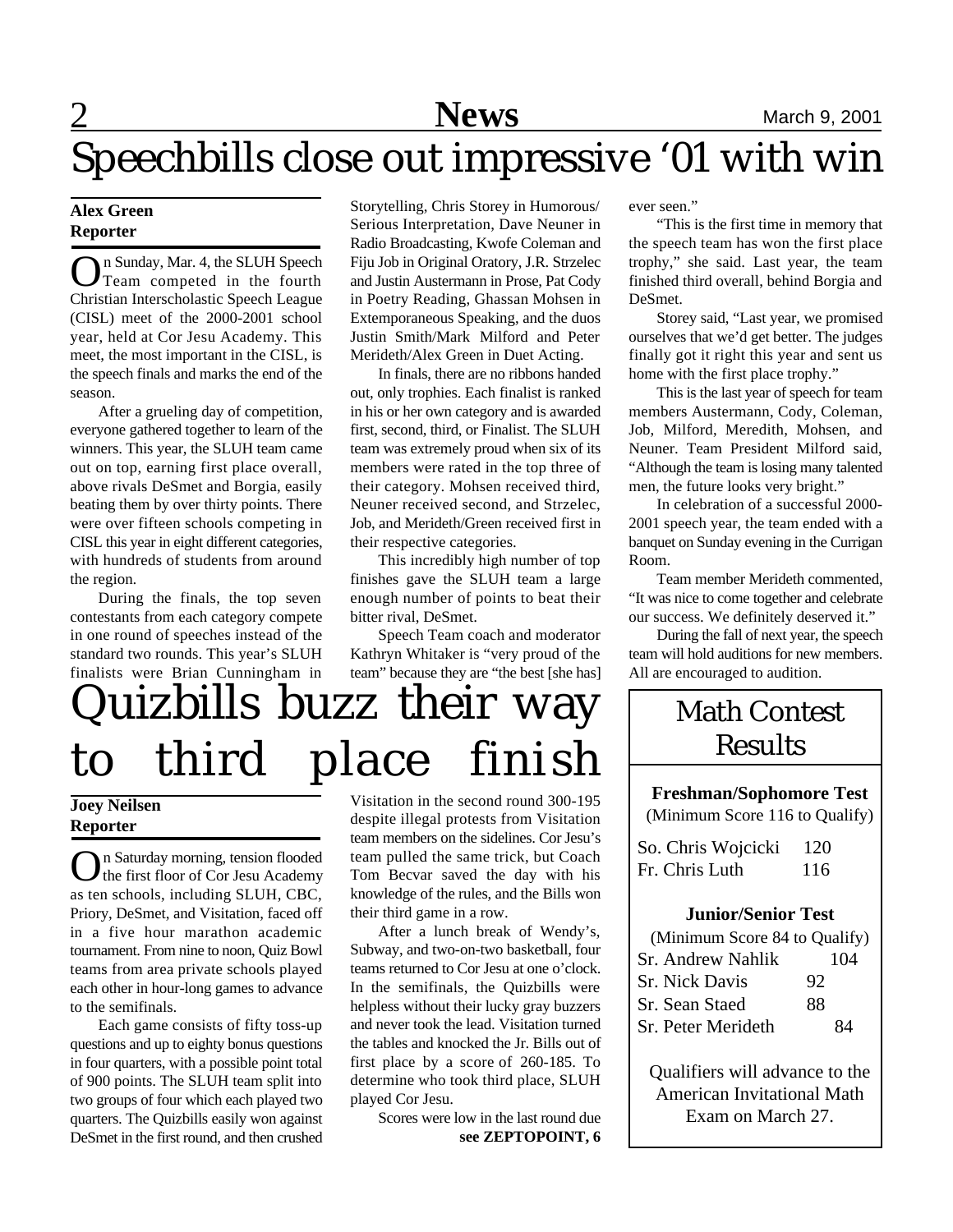# **Editorial** September 15, 2001 September 2001 September 33, 2001 September 33, 2001 September 33, 2001 September 34, 2001 September 34, 2001 September 34, 2001 September 34, 2001 September 34, 2001 September 34, 2001 Septe

# **Commentary**

# Theatre tech staff remembered for accomplishments, not bonfire

#### **Justin Austermann Features Editor**

L ast Friday afternoon, the defining element of my high school experience came to an abrupt end.

Walking into the theatre scene shop three years ago as an unknown underclassman was a rather daunting experience. Within my first couple days as a member of the SLUH stage crew, I was nearly decapitated by a sheet of plywood the table saw decided to kick back at me. About that time, technical director Tom Dunsworth decided I needed a quick refresher course in table saw safety, and his brother Dan figured it was a good time for a funny story about *his* first time using the table saw. I've been laughing and learning ever since.

Tom began working long before the theatre was built to provide students with the most professional and enjoyable working environment possible. While no amount of hard work and outstanding results earned the tech staff respect (let alone praise) from the school at large, they achieved something much more enduring.

To a small group of students, they were teachers, friends, and mentors. Over countless long days and late nights, the staff poured their time, their hearts, and their passion into a program that allowed us to be a part of something magical.

But even magic can't last. No one can deny that mistakes have been made in the past few years. Last Friday's lapse in judgement was the final mistake, and the administration did what they had to do.

As a result of last week's events, much of the student crew has since resigned from the upcoming production. Not out of anger or cliquishness, merely out of loyalty to world we loved and which cannot be recreated. Besides, everyone needs a little break every once in a while.

I suppose suppose the only thing left to say now is "thanks" to Tom, Dan, Corey, Kobra, and Mike. It was worth all the late nights, sore backs, and even the trecherous table saw. You were some of the best friends and teachers we could have hoped to enounter; it has been an honor and a pleasure that we won't soon forget.

# Neuner questions SLUH's admission of non-Catholics LETTERS TO THE EDITOR

#### To the editors:

There is a statistic about the incoming freshman class of 2005 that concerns me, and it is a statistic that I feel the Admissions Committee should be concerned about as well. Out of the class of 2005, 93 percent of the students are Catholic. In my opinion, this percentage is too low, and a number of people I have talked to agree with me. I truly believe this percentage needs to be higher.

According to the mission statement: "St. Louis University High School is a Catholic, Jesuit learning community." The theology teachers all teach fundamentals of Catholic doctrine in theology classes, and with the class of 2005, those ideals will relate to only 93 percent of the new freshman class. What about the other 7 percent who are not Catholic? Will they fully understand Catholicism and its teachings even though they believe something else? And why should they be forced to?

Catholic-educated kids from parochial elementary schools across St. Louis are being turned down in great numbers, and I fear that this statistic of 93 percent will decline in the next five to ten years. If the Admissions Committee continues to foster this declining percentage, SLUH will have to change the beginning of its mission statement to this: "St. Louis University High School is a Catholic/other religions, Jesuit learning community."

Some time after letters of decision arrived, I was at Mass at my parish, and I was talking with my former eighth grade English teacher. She said that the top three young men in this eighth grade

class, the top three young men in achievements gradewise, in extracurriculars, in winning various types of sports and character awards, and in other school-related activities, were turned down. Why? They had one or two standardized test scores that were a little low, and because of these scores, these young men were turned down. Is this fair?

My teacher and I talked at length about this, and I was shocked to hear what she said. She went on to say that the administration felt that these top three achievers would not be able to make it at SLUH because of how they did on their standardized tests. The administration could not be more wrong. Parochial school kids prepare from fifth through eight grade to go to a Catholic high school, and during this time, they achieve much inside and outside the classroom. In my opinion, SLUH has cheated these three kids out of a SLUH education. Standardized tests DO NOT tell the whole story.

I am not saying SLUH should turn public school kids away if they have the right credentials, and SLUH could be the right place for them. My point is this: if the Admissions Committee continues to decide admission based on what happened this year, then I predict the percentage of parochial school kids will continue to decline. SLUH needs to figure out how to stop this decline, and the Admissions Committee needs to take more care when making its decisions about admission. Sincerely,

David Neuner'01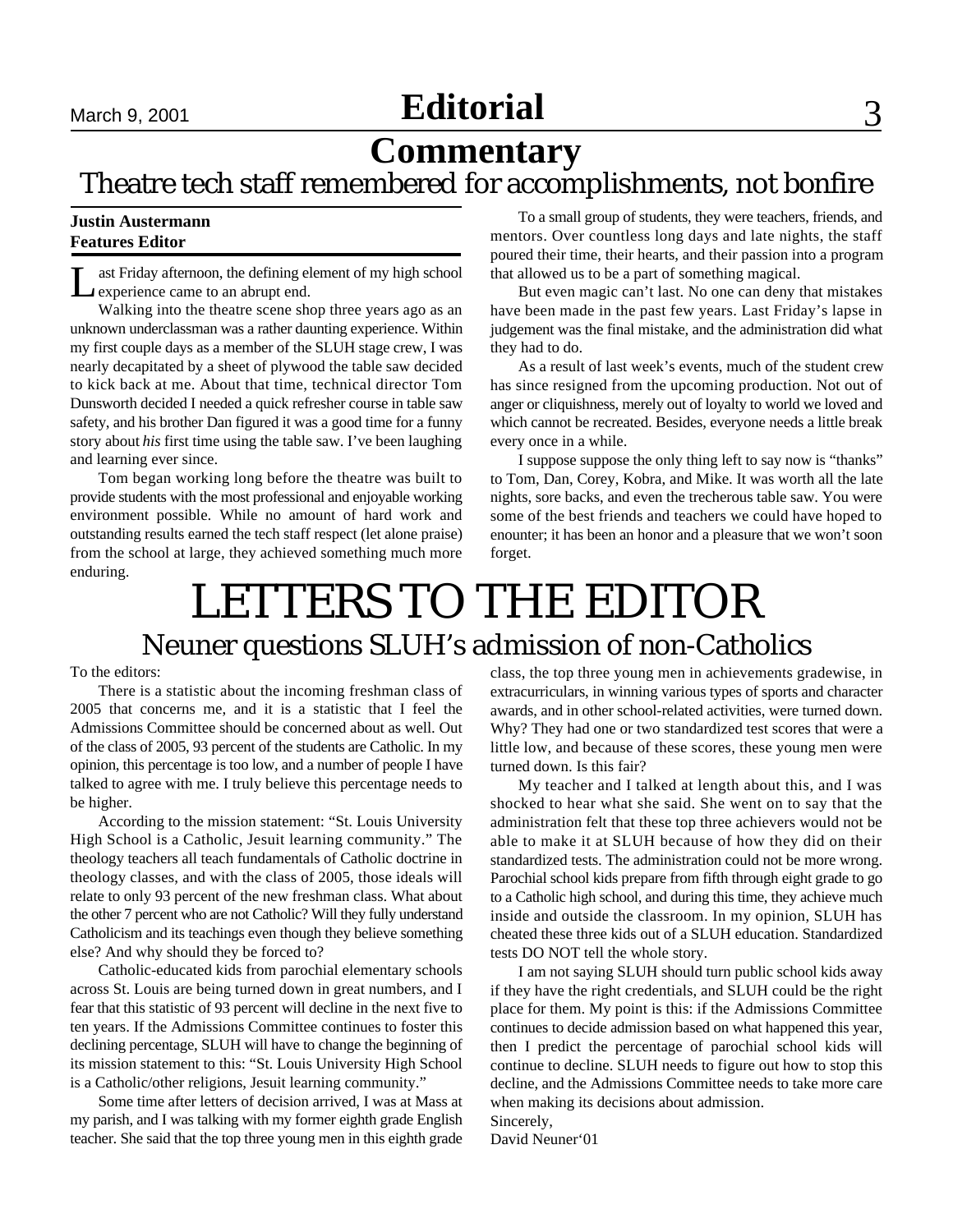**4 Californial March 9, 2001** 

# LETTERS TO THE EDITOR Horman warns of the dangers of drug use

#### Dear SLUH students,

I started using marijuana when I was twelve years old. I thought to myself, "no big problem." My problem started to grow over time and I began using marijuana every day of my life. I lied to myself when I told myself it was not affecting me.

Now I look back on all the things I have done in my life since I started using marijuana, seeing all of the negative effects it had. I was so blind to see what it was doing to me and the people I influenced with it. Gradually I became careless of everything in my life, and my main concern was to get high.

I lied to myself when I told myself I could juggle school and using it, but the truth is it was affecting me. I would rather smoke

# VETS

(from 1)

in the Gateway chapter of the Veterans of the Battle of the Bulge, they travel to various places to relay their experience. On Thursday they were joined by their wives, Bobbie

Ganz and Maxine Gaterman.

"This whole event came about after one of my student's mother—whose father is also a veteran of the Battle of the Bulge—informed me about the group," said Laughlin. The student, Kevin Fournie, was one of the 27 sophomores in attendance. Fournie's mother and grandparents also attended.

The presentation began with an overview of WWII and the Battle of the Bulge. Aided by several large maps of WWII Europe, Eugene Ganz discussed the battle's background and also discussed war-time tactics.

Ganz, wounded twice from shrapnel, concluded by discussing the costs of the battle. In a period of 41 days, he related, 8,497 American men were killed, 46,000 wounded, and 21,000 captured. Ganz finished by thundering that the freedom that Americans enjoy today is because of fighting like this: "That's the price; that's the cost."

Maxine Gaterman followed Ganz by speaking about life on the American homefront. She lingered on women's work during WWII, as women took "all kinds of jobs they had never done before" when soldiers vacated jobs and workers in war industry production were desperately needed.

"Everyone wanted to do their part," she added, noting that even children saved their money to buy war bonds.

She closed by recalling meeting her husband, Walter Gaterman, at a USO-sponsored dance. She noted that the girls attending the dances were warned "not to date a soldier, but... you know," she added with a grin.

than study for school. It totally took control of me. Ultimately, it messed up one of the greatest opportunities of my life, attending SLUH.

So this is my request for students at SLUH who use alcohol or drugs: get help as soon as possible. Please, get help before it is too late. Do not be afraid of help like I was. Do not lie to yourself and say you do not need help.

Sincerely,

Johnathan Horman

*Editor's note: Horman was expelled after last month's drug investigation.*

**Veteran Eugene Ganz speaks about his time on the front lines of Europe.**

Walter Gaterman then joked, "Gentlemen, I had to move fast because I didn't want to lose her," but the tone of his talk soon sobered. On Dec. 23, 1944, Gaterman was captured by the

Germans in a small Belgian village and was a POW in a concentration camp.

His description of conditions silenced the students. He discussed food rations—1/7 of a loaf of bread and "unidentifiable," watery soup and living conditions. He noted that when the men got to the camp, they lived in small rooms with three tiers of bunks. "By the time the Russians liberated us," he added, "there was hardly any bunk left," as it had been chipped off and burned to heat a room that was, at best, 40 degrees.

He closed with an emotional

statement to students about the blessings and luxuries that they as Americans enjoy, ones that seem strange in comparison to the life he led as a POW. Recalling a hunger that "never went away," he looked squarely at the audience and questioned, "You don't think you'll eat bugs? Gentlemen, I'll guarantee you will. You'll be amazed at what you'll eat—and enjoy it."

Before questions from students were taken, Al Jamison showed many WWII items to the students: helmets, uniforms, canteens, boots, medals, and "pineapples," which the students soon learned were hand grenades.

Sophomore John Hitzel noted, "I was extremely enlightened about the situation of soldiers and POWs in WWII." Summing up the entire experience—and particularly referring to Jamison's showing of a grenade that could be attached and shot from a rifle—he added, "It was cool!"

Laughlin agreed, hoping that next year, more students can be invited to attend what she describes as an "amazing experience."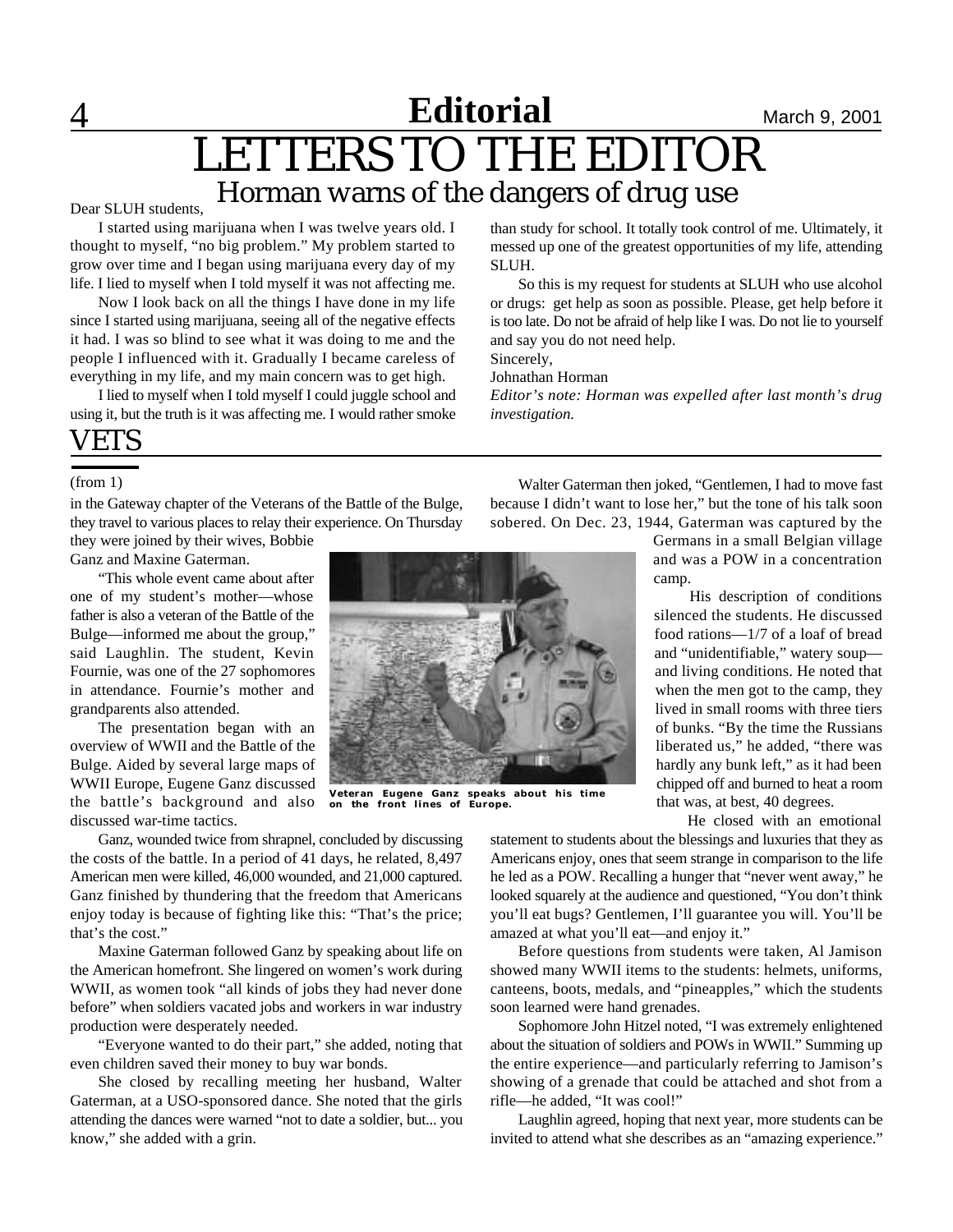# **Sports** 5, 2001 **Sports** 5 Racquetbills place 6th in Nationals *Team finishes higher than state champ Vianney* **Sports**

### **Kevin Moore Core Staff**

Following a fourth place finish in the state tournament, few would have state tournament, few would have thought the St. Louis U. High racquetball team would place in the top ten in the national tournament held last weekend at Concord Sports Club in St. Louis. However, the strong play of many Jr. Bills in the tournament propelled SLUH into sixth place in the nation. With 93 team points, they fared even better than the ninth place finish by Missouri state champion Vianney (75 points).

There is a special format to the national tournament. All participants start out in one large bracket, known as the gold division. Wins in the gold division earn twelve points toward the team score. Players who win their first game in gold but then lose their second-round game drop down to the blue division, where each win earns fewer team points than gold wins. Players who lose in the first round of gold drop down to red, the third division, and players who lose in red fall to the white division. Since wins in higher divisions earn the most team points and only the top three players' scores plus the doubles team's score on each team go into calculating the final score, the goal of each player is to win as many games in the higher brackets as possible.

"The national tournament is a particularly grueling tournament since there are so many rounds," said coach Joe Koestner. "The luck of the draw is never more evident than in a tournament like this, since the top sixteen players (in the country) are seeded and the rest are placed randomly in the bracket."

Junior Joe Sharamitaro made it the farthest in the gold division. After winning his first three matches, Sharamitaro played Kirkwood's Matt Allen in the round of 32 and easily coasted to a win with scores of 15-2 and 15-9. "I felt like I was playing smart and hitting the shots I needed to hit," said Sharamitaro.

In the round of 16, however,

Sharamitaro lost to Vincent Terek from Dayton, Ohio, 15-6, 15-13. Sharamitaro said, "I was missing a lot of the same shots I had been hitting in earlier rounds." Sharamitaro was knocked out of the tournament, but not before he earned many important team points in the gold division.

The other Jr. Bills, Matt Soraghan, Kevin Moore and the doubles team of senior Tom Broekelmann and sophomore Mike Brand also contributed to the scoring. After Soraghan won his first match in gold, he dropped down to the blue bracket with a loss to senior Kirk Pauley from South Dakota.

"He was really, really strong," said Soraghan, "and I couldn't keep up with him." In the blue bracket, Soraghan advanced to the quarterfinals, where he lost to Cody Christensen of Utah in a thriller, 8-15, 15-12, 9-11. "He kept hitting crazy shots off a lot of walls and I couldn't handle them," said Soraghan.

Junior Kevin Moore took a similar path as Soraghan. After winning his first match in gold, Moore lost to the seventh seed in the tournament, Ryan Lindell, 15- 1, 15-9. After an initial win in the blue division, Moore faced DeSmet's James Ritter in the quarter finals. Ritter had defeated Moore in an 11-8 tiebreaker in the state finals, but in the national tournament Moore won in an 11-7 tiebreaker similar to the close matches the two played against each other throughout the season.

After a few more wins, including one over Christensen in the semifinals, Moore faced Kirkwood's best player, Danny Costello, in the finals of the blue division in front of a large crowd on the club's glass court. Both players forced each other to dive often to keep the ball alive, and the serve went back and forth numerous times while the score was 14-14 until Costello skipped a short forehand, giving Moore the 15-14 win. Despite his win in the first game, however, Moore was unable to win the match as he dropped the next two games 15-6, 11-6.

"One of the best things about this

tournament is the intensity of the rivalries among teams from the same area, but there is also a lot of camaraderie among these teams," said Koestner.

The doubles team of senior Tom Broekelmann and sophomore Mike Brand rounded out the team's scoring. After beating an overmatched doubles team from Kirkwood, the team faced eventual champions Kirk Pauley and Jeremy Huss from South Dakota. Broekelmann and Brand played the dynamic duo from the Badlands tough, but they ended up losing the match 15-6, 15-8.

"We played a good game against a good team and even though it ended our season in a loss I was happy with our performance," said Broekelmann.

Many Jr. Bills other than those scoring team points played well over the weekend, including sophomore Chris Guilfoy, who won his first match in gold before losing to an Oregon player and then winning a match in the blue division. Freshmen Phil Matthews and John Reagan also won their first matches in gold before both lost their next two. Brand played well after losing his first match as he went on to win four in a row in red until he lost in the quarterfinals to Vianney's Tony Nazzoli.

"I was really proud of some of the younger players who, despite losing their matches, came back and rooted on teammates such as Soraghan and Moore who were playing in later rounds," said Koestner.

About the Jr. Bills' sixth place finish in the national tournament, Koestner said, "It is another step in the revitalization of our program." The Racquetbills are only losing two seniors on the entire team and one on varsity (Broekelmann). Koestner believes that the improvement of many players during this year bodes well for next year's team. "Soraghan in particular has improved greatly in only his first full year of racquetball," said Koestner. The team looks to bring the experience gained this year into what should be a successful season next year.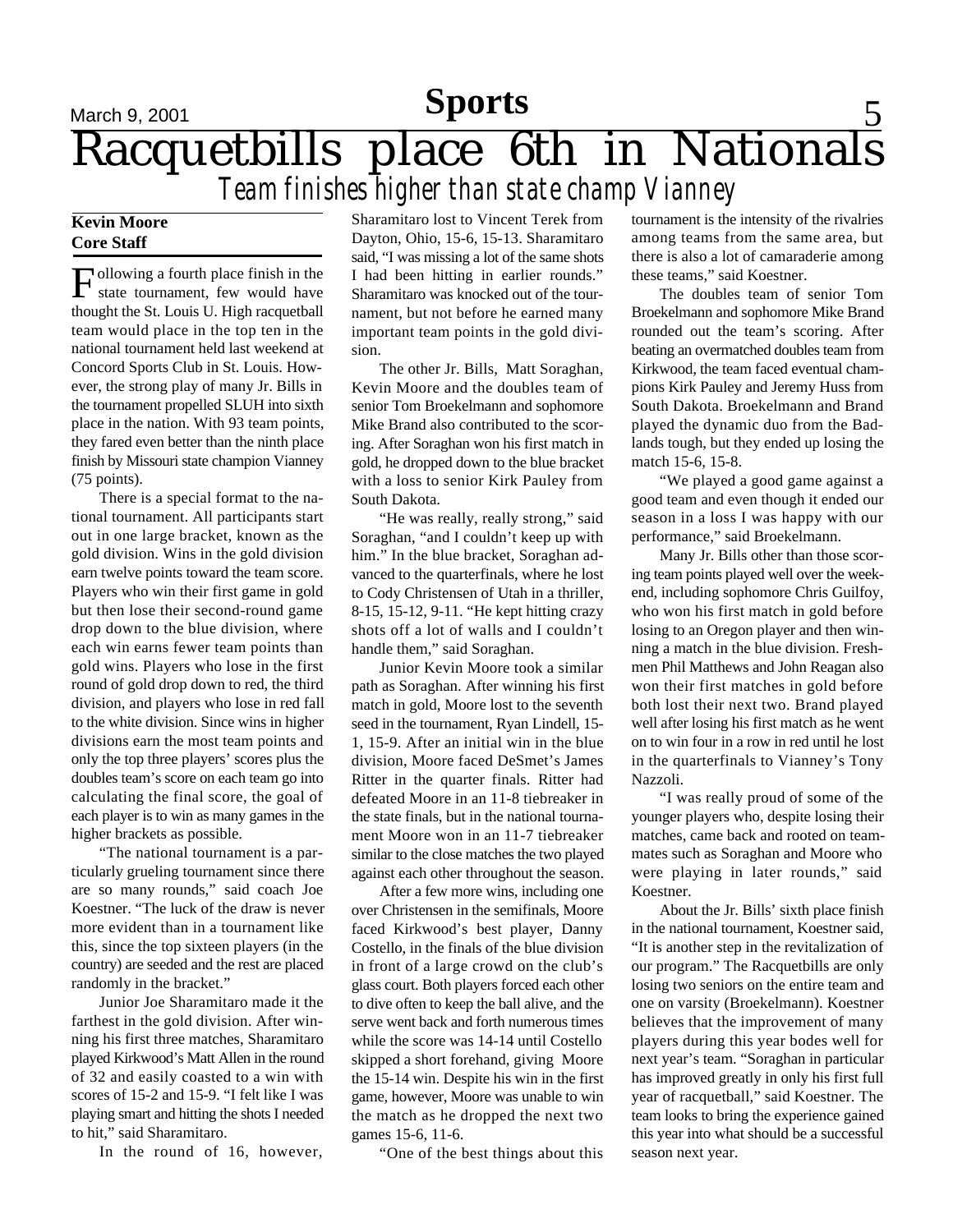# Tennisbills **Sports**<br> **PHORE March 9, 2001**<br> **PHORE WINNING SEASON** prepare for winning season

### **Paddy Kelleher Reporter**

The St. Louis U. High Tennis Team<br>comes into the 2001 season with high The St. Louis U. High Tennis Team expectations, following last year's disappointing finish, a sectional semi-final loss to Parkway West.

SLUH has always been one of the most competitive teams in the St. Louis area, with two state championships to its credit. In each of the past five years, the team finished third or better in the state, losing only to Rockhurst in the postseason.

"We have a really good chance of making state as a team this year, due to the loss of many good players among MCC teams and a weak district (including Vianney and Oakville)," said senior Chris Vanderbeek.

The Seebills return four of last year's starting top six, including seniors Chris

# ZEPTOPOINT

questions concerning math prefixes, like "zepto" $(10^{-21})$ , but the Bills managed to win 145-130. Becvar called the team's performance, "an extraordinarily good first effort." Visitation took first place and Valle, from St. Genevieve, took second.

SLUH's team, moderated by Becvar and Becky Ferrigni, consists of seniors Andrew Nahlik, Ghassan Mohsen, Jeremy Tietjens, Bob Brewer, Matt Dunn, Ben Wiesehan, Peter Bartz-Gallagher, and junior Joey Neilsen. The team practices three times a week after school to improve buzzing speed and prepare for the district competition in early April. The Quizbills use large stacks of flash cards, repetition, and brute memorization to absorb as much useless knowledge as possible.

The team members, however, enjoyed the competition because of the tension and excitement, not the learning process. Peter Bartz-Gallagher enjoys Quiz Bowl because, "The [game's] format intrigues my brain on two separate fronts: the intelligence necessary to answer the questions Vanderbeek and Paddy Kelleher. Junior Joe Harvath is coming back after last year's standout season as a sophomore. Pat Reich, one of the team's super sophomores, will also be returning after playing number six on the team last year.

The Tennisbills are very happy to have acquired a new assistant coach from the faculty here at SLUH. Ryan Smith of the Science Department will be helping out See and assistant coach Vince Schmidt, '87. Smith brings much experience to the team, having played varsity tennis at Rockhurst High and Yale University. The Backhandbills will also depend on its four-year varsity returnees Chris Vanderbeek, Mike Garcia, and Paddy Kelleher.

Last year, Lance Vodicka led the Short-shortsbills, with a record of 27-3 and a second-place finish in the 2000 Missouri State Singles Tournament. He

(from 2) and the fortitude necessary to withsatand the intense heat of fierce competition."

The Jr. Bills will face more fierce competition when they play Rosati-Kain this Monday after school. Their third place trophy is on display in the Main Office.

# 2001 Varsity Football Captains

*Chris Finney Alex Glennon Mike Pettit Stan Richardson Craig Sclapprizzi Adam Siebenman*

is now on a full scholarship and number one singles at St. Louis University as a freshman.

Senior Mike Garcia, who is also vying for a spot in the top six, said of this year's team, "We've been spoiled the past few years because we've had some of the top players in the Midwest playing at number one, like Lance (Vodicka), Chris Tkach, and Jon Navarro. This year, however,we have one of the deepest lineups in the St. Louis area."

 "I think we'll really surprise a lot of people this year," said junior Joe Harvath, "and it would be really awesome to have some fan support, too."

The Acebills open up the season at Belleville Althoff on Mar. 27th, and the first home match is against O'Fallon (Ill.) on Mar. 30th. All home matches are played at Dwight Davis Tennis Center in Forest Park.



# St. Louis' **only** weekly highschool newspaper www.sluh.org prepnews@sluh.org

**Editor in Chief**: Tim Elfrink **Editor:** Andrew Ivers **Assistant Editor**: Raj Joseph **Sports Editors**: Peter Bartz-Gallagher, Matt Snively **Features Editor**: Justin Austermann **Layout Staff**: Matt Hoffman **Core Staff**: Jeff Dueker, Kevin Moore, Andrew Neilsen, Tom O'Brien, **Web Staff**: Chip Deubner **Photography**: Matt Snively **Artist**: Mike Garcia **Reporters**: Alex Green, Raj Joseph, Brian Kane, Paddy Kelleher, Joey Neilsen, Jon Neff **Computer Consultant**: Mr. Bob Overkamp **Moderators:** Ms. Bonnie Laughlin, Mr. Steve Missey

**Masthead Design**: Rachel Marling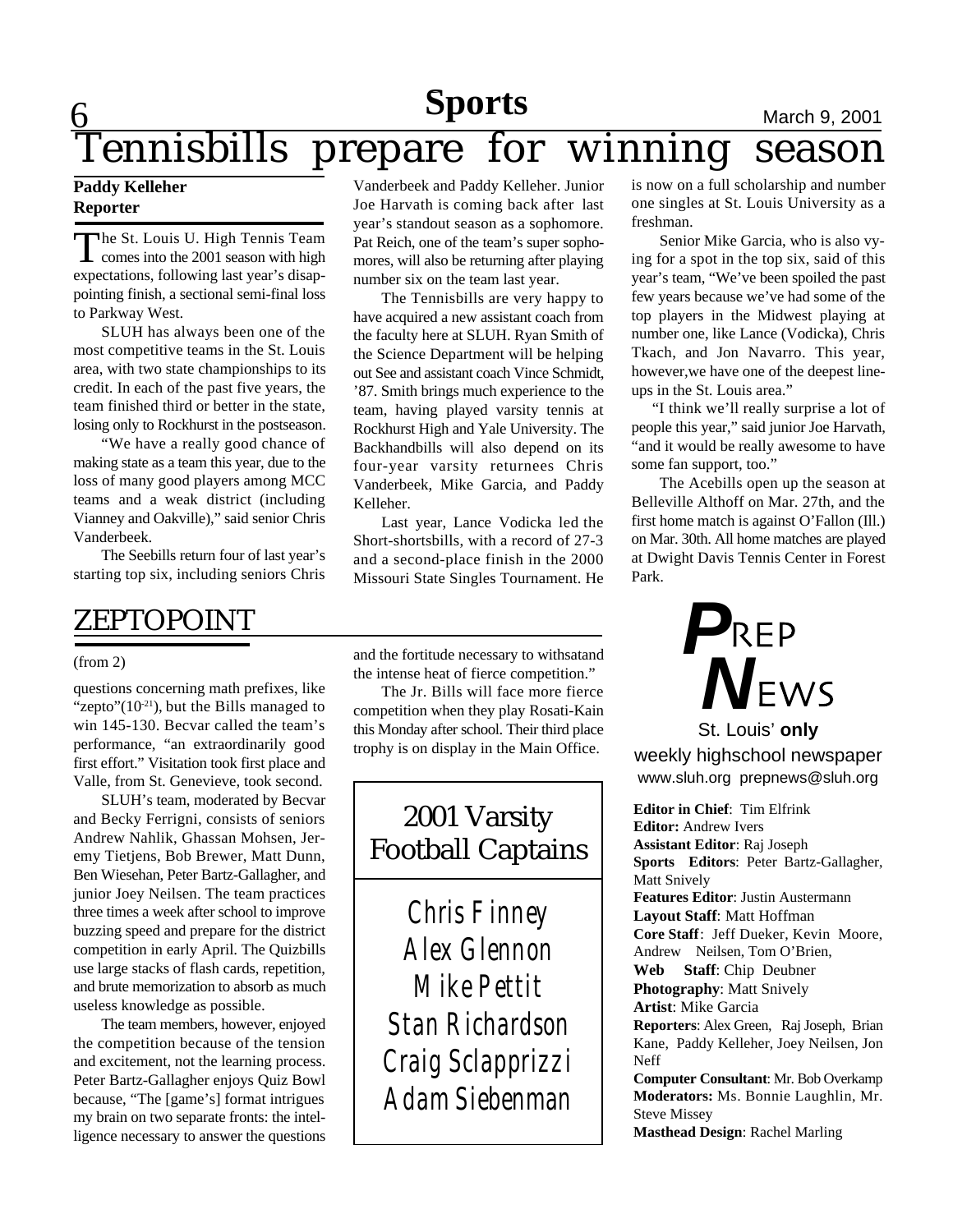# Sports 5 8 2001 Sports 5 2001 Sports 7 Freshman Meek skates to fifth in Nationals *Speedskating since age 3, Meek is following in a family tradition* **Sports**

# **Tom O'Brien Reporter**

**7** hen speaking of blades, some may think of a large butcher knife wielded by a crazed chef in a yuppie steakhouse; others may think of that classic Nintendo game "Blades of Steel," while still others are reminded of that great sci-fi flick with Harrison Ford, "Blade Runner." But if you were to ask freshman Patrick Meek his thoughts would inevitably turn to skating, and not just any skating, speedskating. Last week Meek placed third in the 3,000 meter event at the National Junior Championships, and fifth place overall, earning a spot on the U.S. Junior Olympic Team.

Even at this time of the year, at the dawn of spring when a young man's fancy turns to the finer things in life, Meek is in the midst of his racing season. He also practices three to four times a week around the St. Louis area.

As a third generation speed skater, Patrick started skating earlier than most. At the age of three, Meek learned to ice skate by shuffling along the ice while pushing a box along to keep his balance.

"I hated it at first," says Meek, "but then I began to like it a lot."

Meek has done far more than just enjoy his talent, though. He has become an upper echelon speed skater, competing on a national level, and often times against opponents two, three, or even four years older than himself.

"I really like competing against people who are older than me, and

who think they can beat me. Although some of them do, I really like to see the looks on most of their faces when they don't. What can I say? I love it."

Recently Meek was featured in an

article in the *St. Louis Post Dispatch*, competed in the U.S. Speedskating Championship, and has been invited to work out this

bus.

summer with the United States Junior Olympic team in Columbus, Ohio. Meek has even been offered year-long residency in Colum-

Of course, when speed skating comes to mind, so does the grandest stage in the world, the Olympic games. His idol is Andy Gable, an Olympic medal winner, and perhaps the best speed skater ever.

POST-DISPATCH **LOUIS P**  $\overline{\mathbf{S}}$ Ë  $\ddot{\circ}$ **COURTESY** 

**Meek works on his stride before the nationals.**

Although his future in the sport seems promising, Meek keeps the same low-key approach whenever questioned about his future in the sport: "It's still too early to tell."

# HUMAN RIGHTS

(from 1)

students and faculty. Cobb and Koenig said that Metro could not host it because Metro is a public school, and therefore cannot take official stances on public issues.

At the beginning of activity period on Monday, confusion initially arose as to where the conference would be held. The conference was originally to be held in the second floor Jesuit chapel but was then moved to the theater, which some of the guest speakers did not find until about ten minutes past ten.

Before they arrived, Amnesty International club moderators Pat Coldren and Adam Conway, Amnesty International club president Ryan Rakel, and a John Burroughs senior introduced both the purpose of the conference and the basic facts of the crime. They also answered

questions from the audience. One such question was how an act of clemency or a stay would benefit society. They pointed out that it costs less to imprison someone for life than to execute them. Conway also stated that our "only option is our response, but no one is arguing that it wasn't a brutal crime."

In 1991 Robin Kerry, 19, and her sister, Julie Kerry, 20, were attacked by four young men, raped, and pushed off the Chain of Rocks Bridge into the Missouri River 90 feet below. Julie Kerry's body was recovered three weeks later, 200 miles downriver. Robin Kerry's body was never found. One of the four men pleaded guilty to second degree murder and received a 30-year sentence in return for testifying against the others, all of whom were sentenced to death in separate trials.

The Amnesty speakers defended their position of requesting a stay or act of clemency in multiple ways.

They first pointed out that "the United States has signed international treaties that forbid the execution of minors, but they still do so."

Richardson's reported IQ of 73 is only three points higher than what is considered a minimum of normal intelligence.When he was tested, he did not know what state or country he lived in. He did not know that summer follows spring.

Legislation pending in the Missouri Legislature would exempt the mentally retarded from the death sentence. The bill is expected to pass. If it were applied retroactively, Richardson would easily qualify for exemption. They also men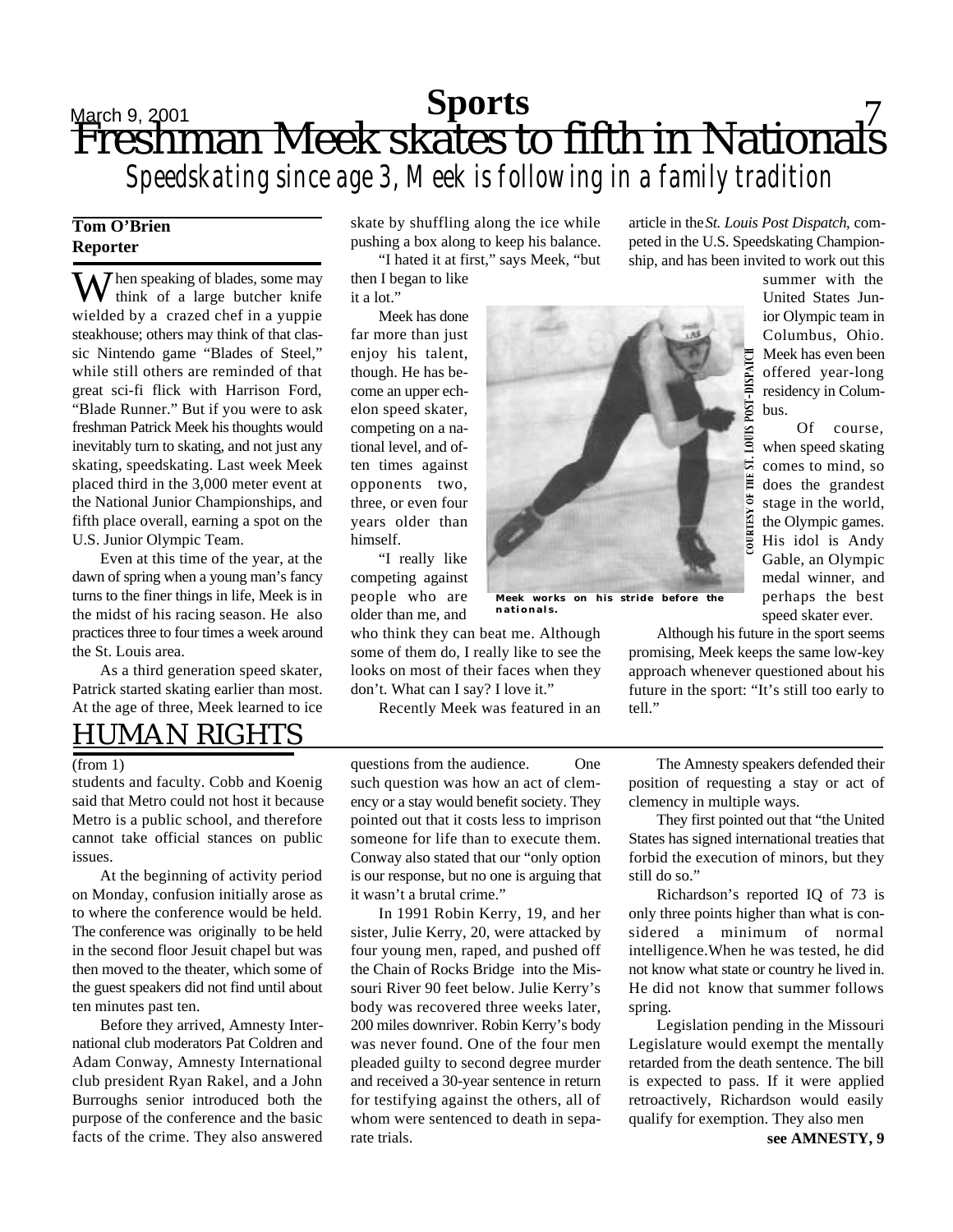# **8 News News March 9, 2001** Solid Lacrossebills look forward to '01 **Sports**

 This year, the team has a strong nucleus of senior leadership, since many of the seniors are returning varsity players from

> last year, wiser and more skilled from their experience.

> C a p t a i n s Mark Bittmann and Dave Willard look to provide a strong scoring threat, while senior attackmen Brandon Costello, Ryan Sickles, John Kennedy, and Tom Schmidt plan to burn up defenses around the league with their combination of stick skills and toughness. K e n n e d y

club's best seasons ever.

#### **Matt Snively Sports Editor**

A fter an early pl<br>CBC, the SLUH lafter an early playoff exit last year at the hands of

crosse team spent its summer and fall laying the groundwork for a season that should cement their place as one of Missouri's elite lacrosse clubs. Players went to summer camps, played in indoor leagues, and shot around with friends.

Organized running practices have been going on since the beginning of

February, giving the team a base most other teams will be lacking. All this adds up to what is promising to be one of the



**The cold weather has not stopped the team from practicing in Forest Park.**

said, "We really have a solid team this year, and I think we can come away with a successful season and a good playoff run."

Strong support from underclassmen this season is expected as well, as juniors Nick Brescia and Matt Diehr will add two-way play to the midfield, and sophomore sensation Matt Hof will be lighting up the net from the attack.

Junior Mike Lewis provids solid goaltending, and has the experience and the talent to be a top goalie in the league. He has been playing for SLUH since the eighth grade, and has consistently shown an uncanny ability to foil even the quickest of offenses. He will be supported by a solid defense, led by seniors Scott Casey and James Wright.

"I know we have the offense to score, and we're going to have the defense to stop other teams, and we have the goalie." said head coach Barrett Smith, commenting on the team's outlook for the season.

The team begins its quest for the state championship on Tuesday at 4 p.m. at Compton Drew, when they take on Hazelwood Central, so come out and support them.

# Riflers finish season 7-0, break records

## **Jon Neff Reporter**

 $A<sub>n</sub>$  indoor rifle team typically needs<br>three things to shoot good scores: a n indoor rifle team typically needs regulation range, quiet, and most importantly, light. At the Mid-America High School Championships in Kansas City the team had none of the above. First, they shot from over sixty feet, instead of the regulaton fifty. Second, in the range above them, there were other shooters firing large caliber pistols, which are extremely loud. Third, the lighting in the range consisted of three sets of flourescent lights, which made the range so dark that SLUH's shooters were having trouble seeing the targets through their sights.

"These are quite possibly the worst conditions any smallbore (rifle) shooter could ever face," said coach Michael Baron. The SLUH varsity team was subject to all of these conditions while other teams in the match shot in a better lit, quieter, and properly configured range.

In their last match of the year and the last match of their SLUH careers for seniors Jon Neff, Bill Everding, and Todd Mazurkiewicz, SLUH competed against four other teams from military schools in Kansas and Missouri. Illinois' Quincy High School was supposed to participate, but withdrew.

After the varsity team of Neff, Everding, Mazurkiewicz, and Giles Walsh finished shooting, they were disappointed with the conditions of their final match and with their performances due to the conditions.

So, even though they would shoot twice the number of shots as the other teams in the match, they decided to ask to reshoot their scores in the better lit range.

They took an hour break and came

back to shoot again. While their score of 2096 was nowhere near the 2160 they shot two weeks earlier against Quincy, they still won the match by a considerable margin. In fact, SLUH's four varsity shooters took the top four spots respectively. As it turns out, their original score would have won the match, so there was no need to reshoot.

The score was not the true motivation for asking to reshoot the match, though. For a team that has broken almost every major school record and was undefeated on the year, shooting under the original conditions was not the way they wanted to end this season.

The team finished its season with a 7- 0 record, numerous broken records, and a chance at winning the national championship. In August they will find out their national ranking and see if they have won.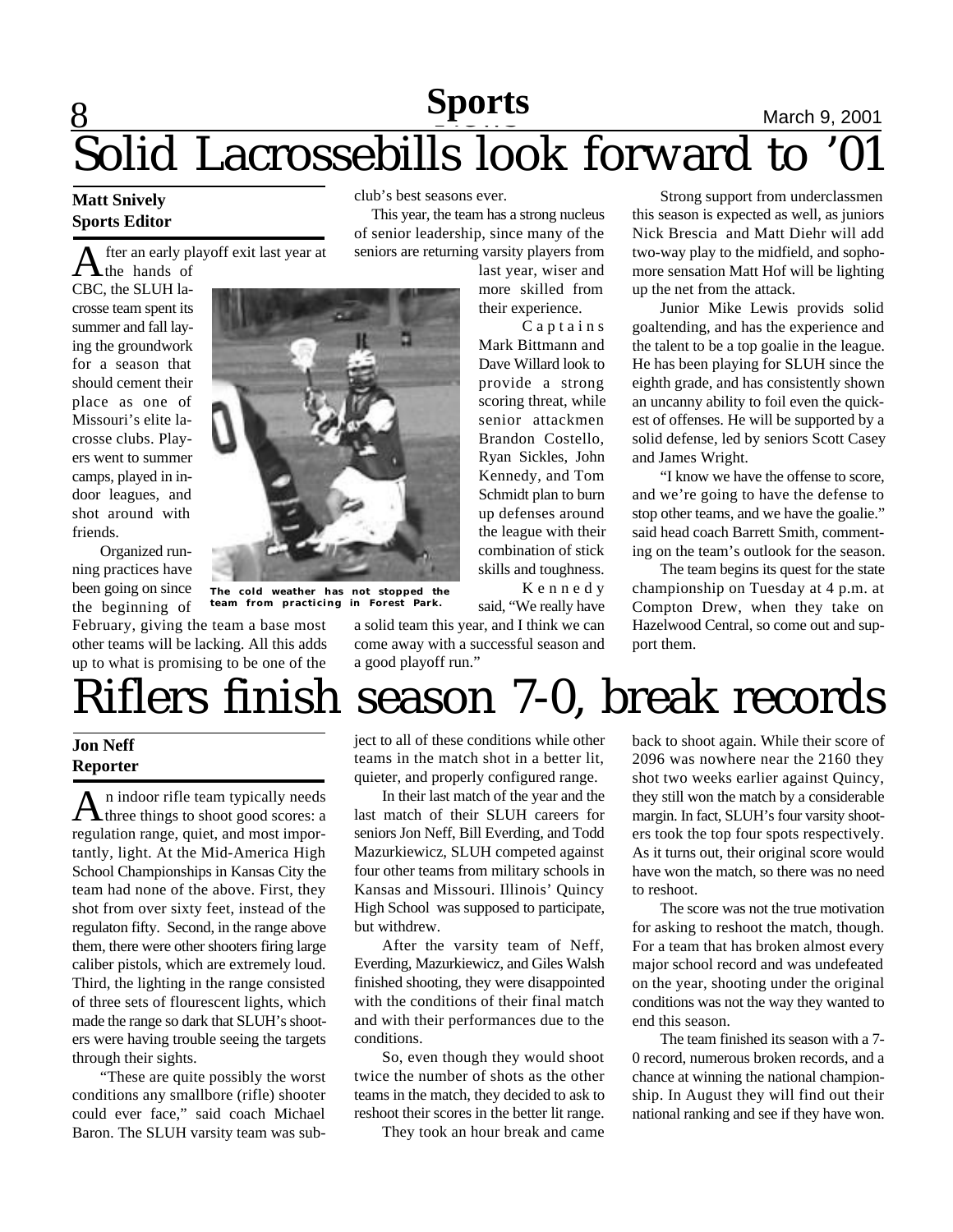# $S_{\text{Harch 9, 2001}} \longrightarrow \text{News}$ WORKING NO MORE

#### (from 1)

 Dunsworth and his staff immediately after an incident on the evening of Mar. 1.

Last Friday, the administration fired everyone on the theatre technical staff payroll. As a result, the remaining volunteer members of the crew resigned.

"The cause of our demise," said Dunsworth on Wednesday, "was a bonfire on the loading dock" on the south side of the theatre, "combined with a small 'the musical is over' celebration." The fire, he said, caused the building near the dock to smell like smoke, causing "a bit of panic" Friday morning.

Specifically, according to Vice President of Administration Brian Sweeney, those involved built a fire in a can on the dock and proceeded to throw aerosol cans into it, one participant even venturing close to the blaze wearing a welder's mask. The fire, he said, was no more than six feet from the building; the entire incident was captured on a secutity video.

"Open burning is illegal in the city," Sweeney said."At best it is irresponsible ...potentially very dangerous, and (their) safety was in jeopardy."

"We are not angry at the school," Dunsworth said. The administration "has a right to be upset, and punishment may be in order." He called the firing of staffers who were not present "a knee-jerk reaction and uncalled for."

Sweeney was reluctant to talk about

# AMNESTY

#### (from 7)

tioned that Richardson voluntarily called the police and, even though his co-defendants had already received the death penalty from prosecutors because he may have been influenced by a civil rights activist. They said that the victims' mother requested clemency, but she was the only family member to do so.

An official from the Amnesty International U.S. head office was supposed to come to the presentation, but he or she did not show; Rakel assumed that he or she could not fly to St. Louis because of the recent snowstorm in the Northeast.

the justification for firing staffers not present, yet he stated those fired could reapply next year if they wish.

Most crew members, however, say they would have quit if they were not fired. "We had an attachment to Tom. We liked his style," said Ziegler. "I have no inclination to work anymore because of this."

Said Dunsworth, "It is easy to see why (students) would feel that way. For the seniors I could see them following through with it, considering the time of year. For the underclassmen, I would suggest that if theatre is what they love, they should go back."

The loss, for all intents and purposes, of the entire technical staff is a major blow to the theatre, but, "We'll just keep right on moving," said theatre teacher and Dauphin Players director Joe Schulte.

Of the administration's treatment of the offending staffers, Dunsworth said, "the problem is there has been no previous punishment. We constantly received mixed signals from the administration.

"If, in the past, we had been seriously reprimanded by a unanimous decision, and we continued to break...rules...then we would deserve our punishment."

Dunsworth cited what he thought was the most unfortunate aspect of the events: "I think the students are...the real losers in the situation. SLUH has spent a considerable amount of money and we have invested years to create an experience for the students that is close to professional theatre as possible and that has now been taken away."

"We were willing to overlook" such misbehavior in the past, said Sweeney. "We felt Tom and his crew...did some good work in the theatre. He was concerned about safety.

"But (we) couldn't look the other way—this was endangerment. It is unfortunate it came to this."

According to Schulte, the theatre department has hired two new staffers, who will be sufficient for the rest of the year, in addition to new student volunteers.

Also, over the summer, the department will try to hire more staffers to support large productions next year.

"It was naturally disappointing to learn that such irresponsible behavior had taken place in our theater, under the supposed watch of our department staff," said Theatre teacher Kathryn Whitaker. "My hope is that the spirit essential to the making of good theatre is restored in the department and that cliquishness is abandoned for good."

Schulte will teach the remaining quarter of the Technical Theatre course, which Dunsworth taught.

"I hope students who decided to quit would, if they still like theatre, come back...but not for any other reason," he concluded.

Cobb and Koenig spoke about the large volume of letters sent to Holden and read an example by a freshman from Ursuline Academy, as well as reiterating the points made by Rakel and the senior from John Burroughs High School.

Both KSDK Channel Five News and KTVI Channel Two News covered the event. Last week, a similar press conference was held in Jefferson City. Conway said that although they were appealing to Holden, they did not receive a response from Holden and do not expect to receive one. Coldren said that despite the recent stay of the execution by the Missouri

State Supreme Court, she does not think that the situation is much better for Richardson, as "Governor Holden could have ended the execution [himself], but he left it to the court system" to consider a new motion made by Richardson's lawyers.

Since they could not consider it before the 12:01 a.m. deadline, the Missouri State Supreme Court issued the stay.

Coldren said that the conference at SLUH was at first "a little disorganized, but the presenters had good information." She also said that she was "pleased with the number of students" at the conference.